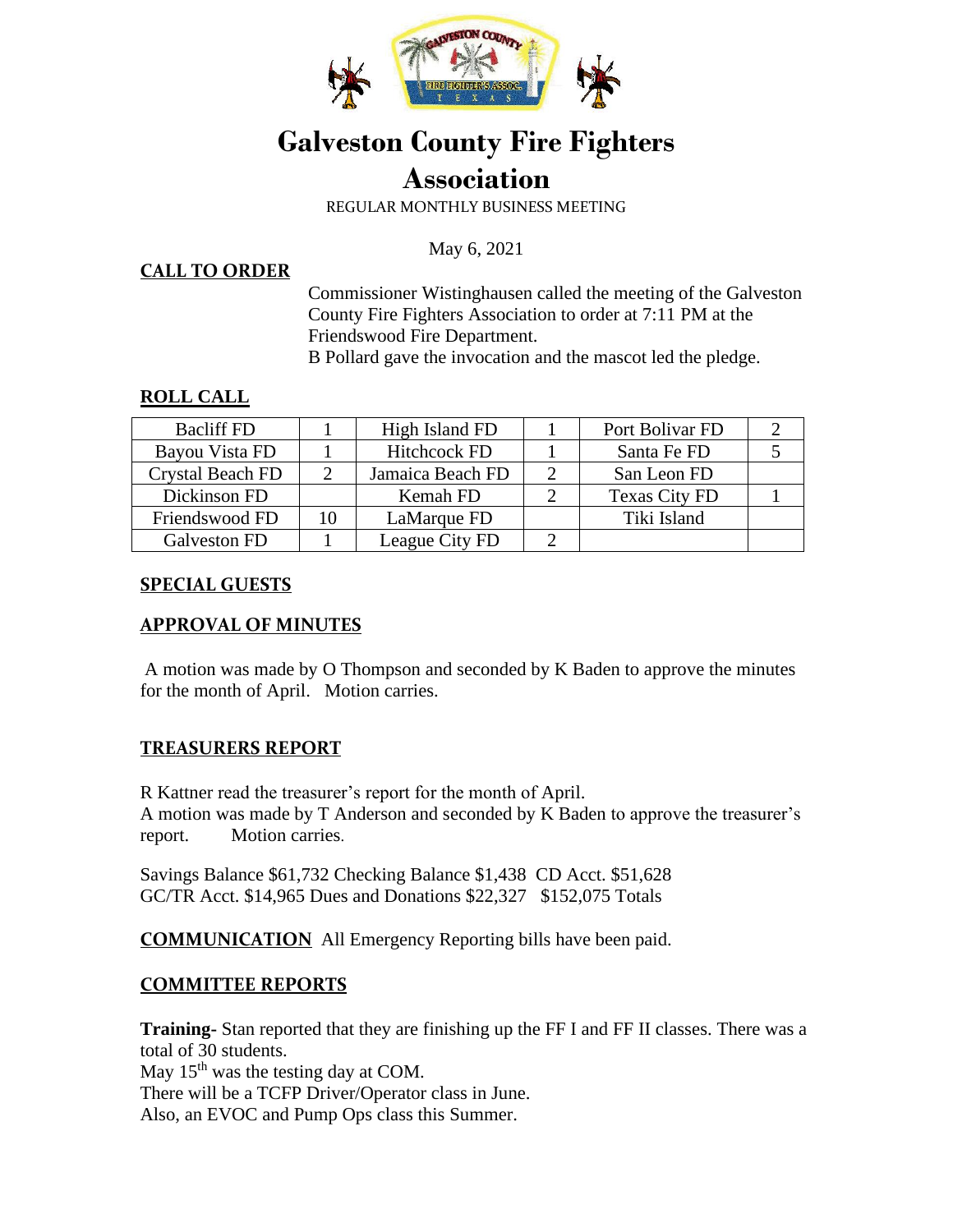### **Accountability**

#### **EMS**

**Website** Send information to the Webmaster for publication on the site.

**Resource Book** 

**Dispatching** 

**Constitution and By-laws** 

**Mapping** 

**Audit** 

**Contract** 

**Galveston County OEM** They are finishing up giving COVID shots. A big thank you to all who came out and helped.

Vaccines are still available for free.

The CDC is dropping the age to 12.

Mike Jones is in the hospital.

Training coming up for evacuations using the EMTRACK app. There will be a NIMS 300 class in June on the first and second week. There will also be a 2300 class. This is a 2-3 day class.

**COLLECTION OF DUES** Kemah still owes for dues.

**UNFINISHED BUSINESS** The SFFMA Convention will be in June on the 24<sup>th</sup> thru the  $27<sup>th</sup>$  in Lubbock.

**NEW BUSINESS** Chief Garvin gave a short rundown on the recent chemical release at the plant.

James mentioned the the Third Coast plant donated 20, 55-gallon drums of foam for whomever wants it. Contact James for details. James also mentioned that the OEM assisted the water department during the recent freeze. They assisted with mass notifications.

The TC FF games will be in September on the  $17<sup>th</sup>$  and  $18<sup>th</sup>$ , down on  $6<sup>th</sup>$  street.

**GOOD OF THE ORDER** Keep Eddie "Bear" Handwerk in your prayers as he is in the hospital.

Bill mentioned that the wife of Robbie Issac is in the hospital, please keep all of these in your thoughts and prayers.

Bill spoke mentioning to be aware of bee swarms, and that he would be willing to come and give a training on the dos and don'ts with bees.